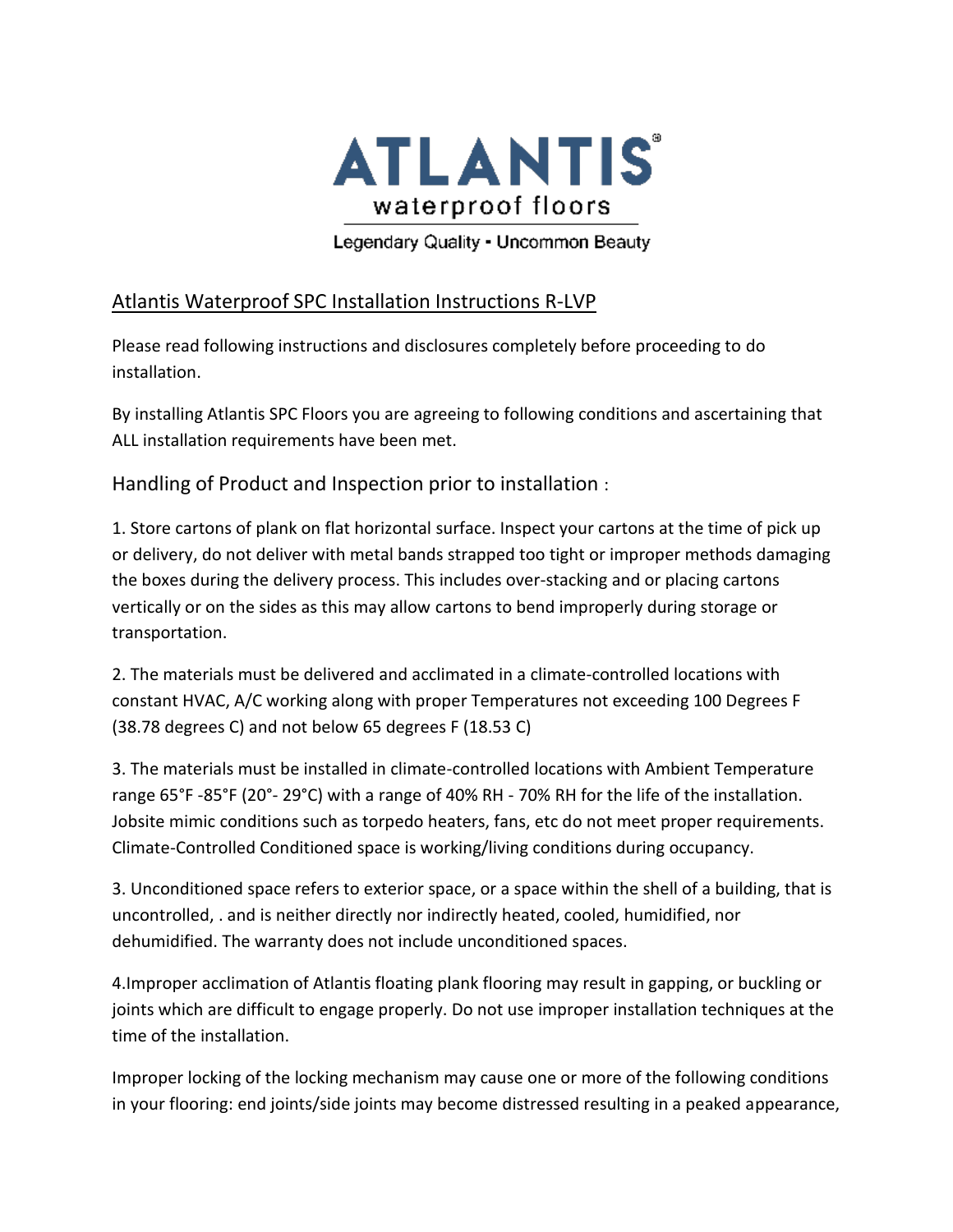cracks, delamination due to ledging, separation of end joints from normal environmental temperature changes, cupping and or curling and side joint failures.

5.Three seasons rooms or bonus rooms, She Sheds, Man Caves and below grade installations are required to meet all the above conditions.

## PRE~INSPECTIONS REQUIREMENTS OWNER/INSTALLER:

1. Should not rely solely on samples as the final color/shade as installed. Inspections and final approval of color, shade, blemishes and or any visible possible defects in the planks will require documentation at the pre installation stage, and must document and state the claim with the run number, box number lot etc. If partial damage of a plank/tile during any portion of the installation should be cut off and not installed. Must contact Atlantis SPC Floors within 48 hrs of the claim/complaint and if installation continues past 100 sq feet the Installer/Owner are in full acceptance of the flooring as is. If installation exceeds 100 sq feet and the manufacture assumes no responsibility.

2. Proper pre measuring is required for a proper and successful installation, square footage measurements, waste factor and included end joint stagger waste. This will assist you to the proper amount materials at time the order is placed. Atlantis SPC Floors cannot guarantee nor takes any responsibility to the improper ordering, changes and or adding to existing order in the event the same run number, lot number is not available to fulfill an order.

IF THE FLOORING AS SUPPLIED WILL NOT SATISFY THE CUSTOMER IN FULL, DO NOT PROCEED TO INSTALL. The decision not to proceed must be made within the first 5% or 100 square feet of flooring boxes opened, whichever is less. Open boxes exceeding this amount will not be eligible for return, and will be subject to the evaluation and warranty guidelines.

## INSTALLATION CHECKLIST GUIDELINES:

This information provides the guidelines for Atlantis SPC Installation flooring. All

instructions and recommendations should be followed for a successful installation.

1. Inspect your shipment of Atlantis SPC Flooring to ensure that it is delivered in good condition. Installation should be done in good lighting so installer may inspect each plank prior to installation. Please note installation constitutes acceptance of the material.

2. Mix from a minimum of 3 boxes to minimize shade variation.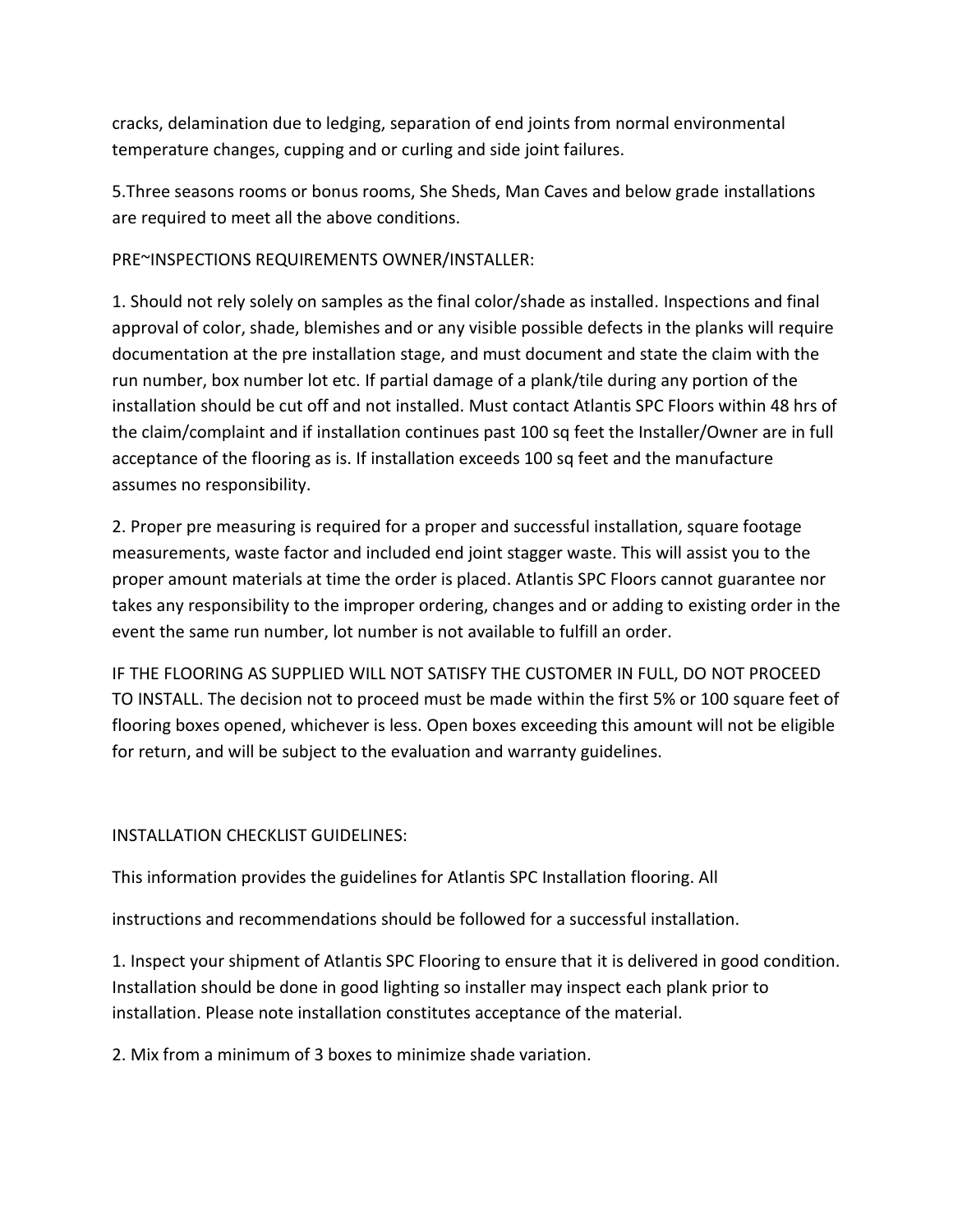3. Atlantis SPC floors have a pre-attached IXPE premium pad. Any additional underlayment to be used must be approved in writing, prior to use.

4. Atlantis SPC floors is a floating floor and should be installed ONLY using floating installation method.

5. Sub floor should be structurally sound, ALWAYS dry during installation (and during the lifetime of floor), smooth, clean and free of debris, including but not limited to staples, nails, screws, wax, grease, paint, sealers, curing compounds and old adhesives. Atlantis waterproof SPC floors should not be used as barrier from moisture. Failure of floor due to excessive moisture or hydrostatic pressure from concrete will not be the responsibility of manufacturer or distributor.

6. All sub floors including concrete are dusty, spongy, hollow spots must be filled from above applies. New Concrete subfloors must be fully cured for at least 90 days prior to Atlantis SPC Flooring being installed. Calcium Chloride test for moisture has maximum allowable limit of 5 lbs per one-thousand square feet in 24 hours MVER (Moisture Vapor Emission Rating) and pH tests for alkalinity should be with-in a range of 7- 9.

It is installer's responsibility to ensure that the Calcium chloride test has been done (even if he is not the one to do the test) and recorded to be available at a later date, should it be needed.

A 6 mil polyfilm should be used as a moisture/vapor barrier between concrete and Atlantis SPC Floors.

Wood subfloors should be tested for moisture not to exceed 11%. Wood subfloor must be secured every 6" along joists with nails/screws to avoid squeaking and movement. High spots should be sanded-down using a safe technique and low spots filled with a leveling compound toprovide a structurally sound wood subfloor.

There should be no more than one layer of resilient tile, sheet vinyl or ceramic tile and should be well secured to structural subfloor. Any grout lines should be leveled with a cementitious leveling compound to ensure a smooth and flat surface with the allowable deflection of 3/16" in a 10' radius.

Acceptable subfloor types:

Do not install Atlantis SPC Floors over any backed flooring which is not fully adhered to the

subfloor. Atlantis SPC Floors should never be installed on carpet. Never install Atlantis

SPC Floors over a below grade VCT (vinyl composition tile/black cut back adhesive). Do not install Atlantis on wood subfloor glued to concrete.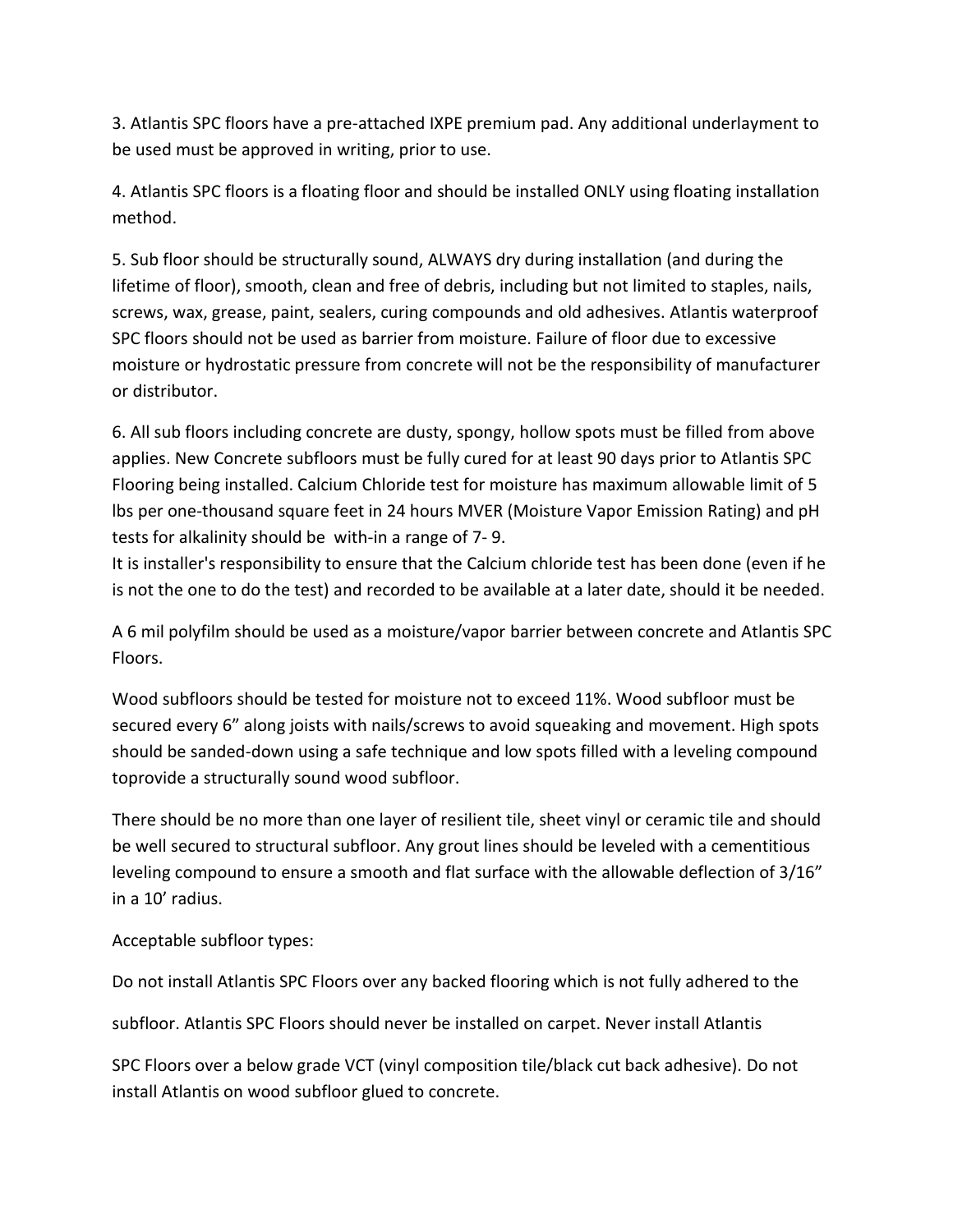## Atlantis SPC Flooring Subfloor Requirements :

1. All subfloors including concrete substrates must be flat 3/16" in 10' or 1⁄8" in 6'. Any or all (High Spots) should be mechanically ground down to those requirements. Undulations (Low Spots) should be filled with a system components, gypsum-based patching and/or leveling compounds which contain Portland or high alumina cement MUST meet or exceed a compressive strength Minimum of 3,000 psi are acceptable with cementitious patching and leveling compounds with a overall rating of Minimum 3,500 psi are recommended.

Vapor Barrier is required to be a 6 mil and overlap 8" taped with a thin waterproof tape and up the perimeter walls a minimum of 1". No other or additional underlayment should be used (unless approved), as Atlantis has it's own underlayment.

2. Improper subfloor preparation may cause telegraphing,end joint or side joint failure through the planks and cause additional visual appearances or possible failure and is not covered in any Warranty Claim filed.

3. Plywood acceptable subfloors must be structurally sound, flat, dry and level and must be installed following their manufacturer's recommendations, with compliance with any/all local building Codes and IBC Guidelines: 3⁄4" (minimum 23/32" thickness) APA Plywood's smooth and sanded joints are good with no hollow core or defects. A 3⁄4" (minimum 23/32" thickness) Oriented Strand Board (OSB) properly spaced, with no moisture swell in the panel and sanding all high spots Advantech Plywood, Multiply All panels should be stored in a clean, flat area of the ground, If the materials are stored onsite they must be protected and covered during the construction or remodeling phases, any swell or damage from other Trades must be corrected and repaired or replaced prior to Atlantis SPC Flooring installation.

4. Core gaps, Delamination, Gap Split, Low Core density, Improper Fastener issues and under treatment of adhesives resin, must be corrected prior to installation, spongy subfloor may impact the joints of flooring by adding improper stress and improper loads.

All substrates must be structurally sound and free from movement and deflection. Inadequate space between the panels, distorted, warping, cupping and or Improper nail/staple with proper glue methods not limited to thickness variations will not be acceptable conditions. Screws, Nails must be recessed below the top of the subfloor.

Excess adhesive must be scraped and or sanded flat to the subfloor.

Before exposing the finished floor you should always broom away any/all construction related debris, grit that could cause scratches.